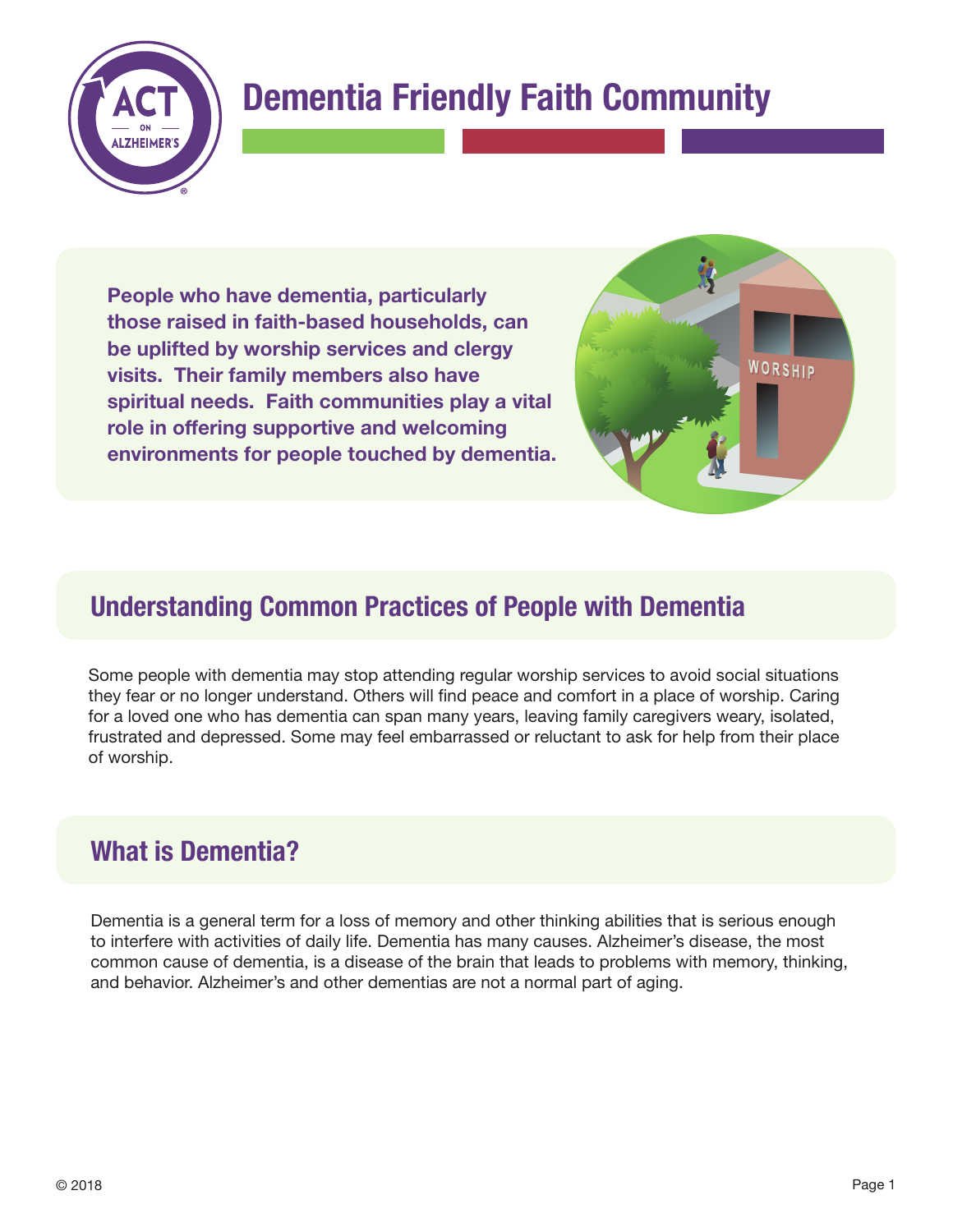### **Warning Signs of Alzheimer's Disease**

- Memory loss that disrupts daily life
- Challenges in planning or solving problems
- Difficulty completing familiar tasks at home, at work or at leisure
- Confusion with time or place
- Trouble understanding visual images and spatial relationships
- New problems with words in speaking or writing
- Misplacing things and losing the ability to retrace steps
- Decreased or poor judgment
- Withdrawal from work or social activities
- Changes in mood and personality

#### **Interacting with People with Dementia**

- Speak clearly and be patient
- Listen closely
- Smile warmly and make eye contact
- Respond to a look of distress
- Help when confusion is present
- Watch for signs of change and offer help accordingly – every day can be different

# **Spiritually Engaging People with Dementia**

- Keep services short and simple. Services of 30 minutes or less can help someone with dementia feel more engaged and better able to concentrate.
- Use traditional songs. People with memory loss can often remember things from earlier in their life. They may relate better to traditional music or old hymns than to modern spiritual music.
- Get the person involved in activities that match his or her changing abilities and involve interaction with others, such as attending choir concerts, participating in intergenerational programs, and doing repetitive tasks.
- Use Old Testament (or the Hebrew) scriptures or translations and encourage interaction; the person may not relate to newer, international versions.
- Provide worship services at the family's home or provide an audio or video recording when attending a service in person becomes difficult.
- Plan short, frequent home visits rather than lengthy ones. Create a spiritual connection with a familiar prayer or scripture or recount a special event at the place of worship. Offer short devotions or inspirational stories lasting no longer than five minutes.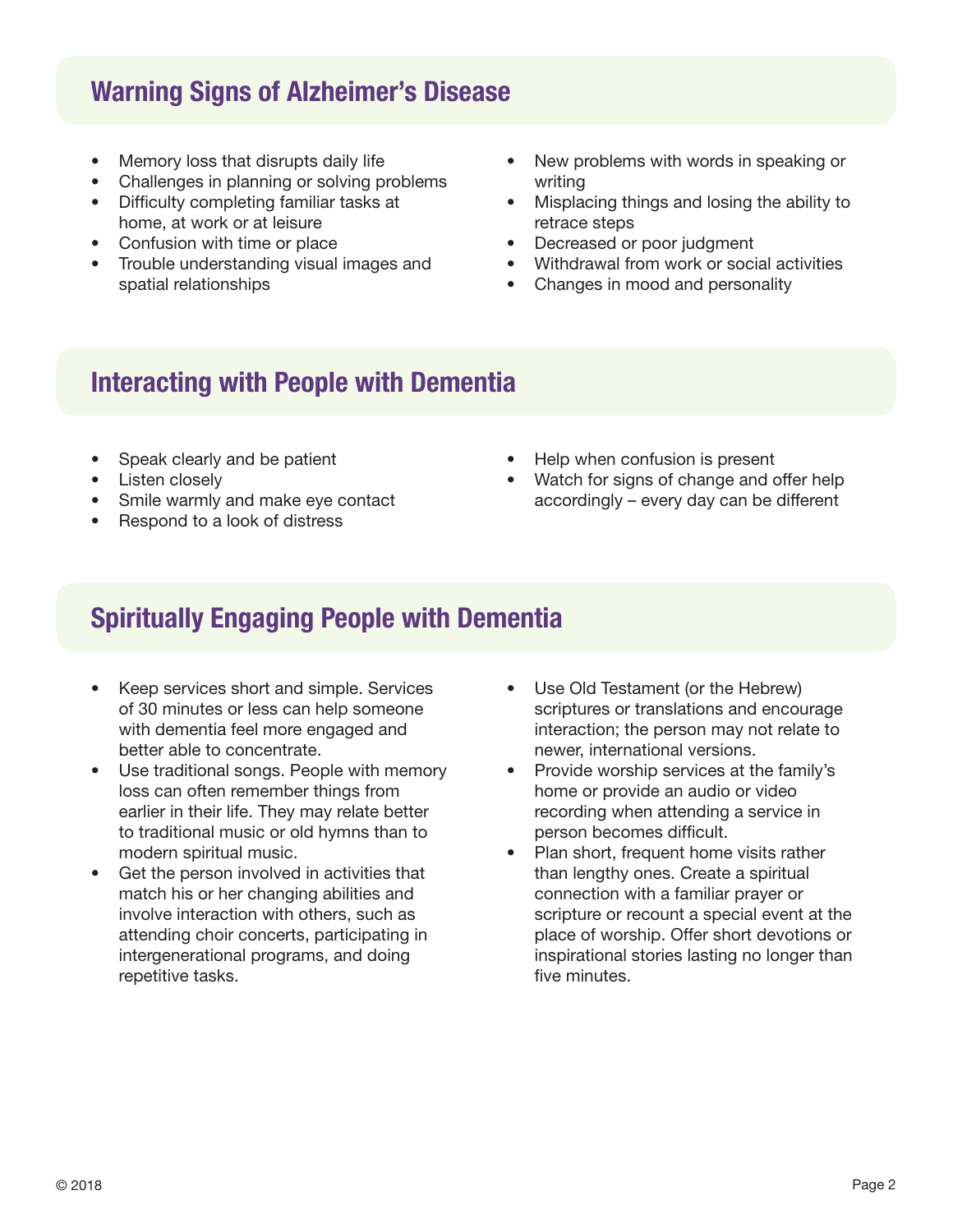# **Supporting the Families of People with Dementia**

- Don't wait for family members to ask; offer some support possibilities.
- Ask family members how they are and how their loved one is doing.
- Encourage family caregivers to express feelings of loss, frustration, joy, and love.
- Form a caregiver support group.
- Suggest ways to take a break from daily caregiving responsibilities, such as having congregation members make home visits or using a formal community service like adult day care.
- Offer to help the family get their loved one ready for worship services or help arrange transportation.

# **Being a Welcoming Faith Community**

- Always be respectful toward the person with Alzheimer's.
- Wear a name tag and greet the person warmly, using a calm voice.
- Be patient and accepting of the person's behavior and appearance.
- Respond in supportive ways.
- Help unite the person with family members if he or she appears disoriented or lost.
- Send "thinking of you" notes and cards; include worship bulletins and newsletters to help the family stay connected.
- Provide ongoing prayer support for the person with Alzheimer's and family members.
- Host a Dementia Friends Information Session for the congregation.

# **Creating a Dementia Friendly Physical Space**

- **Make sure buildings are well lit.** We all make better sense of situations and are less confused when we can easily see what is happening. Well-lit areas may also help prevent falls or other accidents for people with dementia.
- **Have a comfortable environment.** Keep the building at an appropriate temperature and provide comfortable seating to create a relaxed environment.
- **Have enough open space to walk around.** In the worship area and other rooms, make sure there is enough space for people to get up and walk around if they become restless.
- **Use information/notice boards.** On notice boards, include visual information and text about the building and church community. You could also post photographs of your faith community's worship leaders and staff.
- **Use clear signage.** Use simple images or color-coded signs to indicate different spaces so a person with dementia can find their way through the building. Contrasting colors can be helpful.
- **Have a unisex facility.** A family/unisex restroom will allow someone to be assisted without causing embarrassment to them or another user.